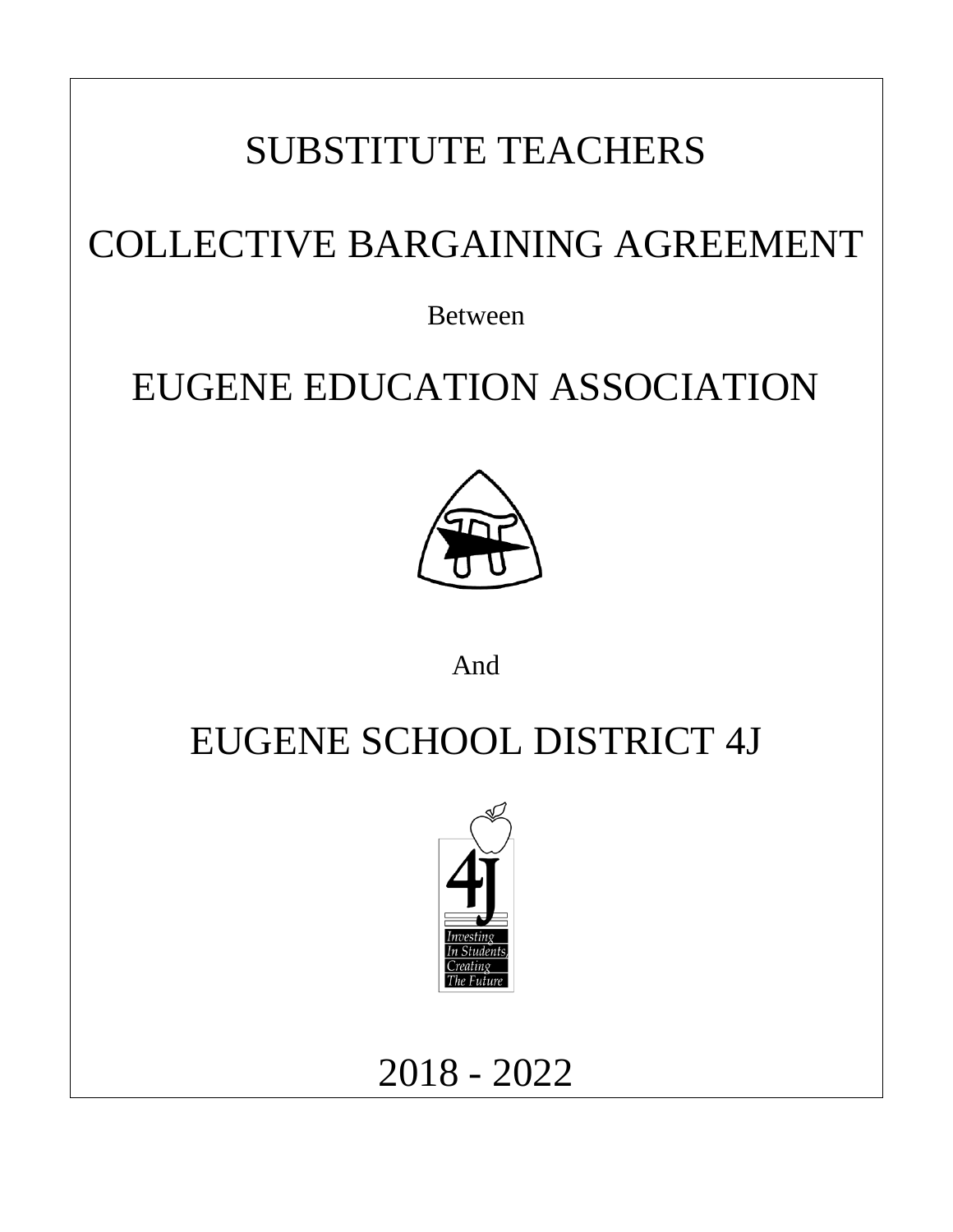It is the policy of the District that there will be no discrimination or harassment on the grounds of race, color, religion, sex, sexual orientation, gender identity or expression, national or ethnic origin, marital status, age, mental or physical disability or perceived disability, pregnancy, familial status, genetic information, military or veterans' status in any educational programs, activities or employment.

Persons having questions about equal opportunity employment, nondiscrimination and accommodations for individuals with disabilities may find more information on the district's website, may contact a Human Resources administrator or may contact one of the compliance coordinators below.

> ADA Accessibility Coordinator for Employees: 541-790-7672 Title VI & Title IX Coordinator: 541-790-7559, [titleixcoordinator@4j.lane.edu](mailto:titleixcoordinator@4j.lane.edu) Other EEO – Assistant Superintendent for Administrative Services: 541-790-7663

The Superintendent has overall responsibility for the district's compliance with equal employment and nondiscrimination laws and policies.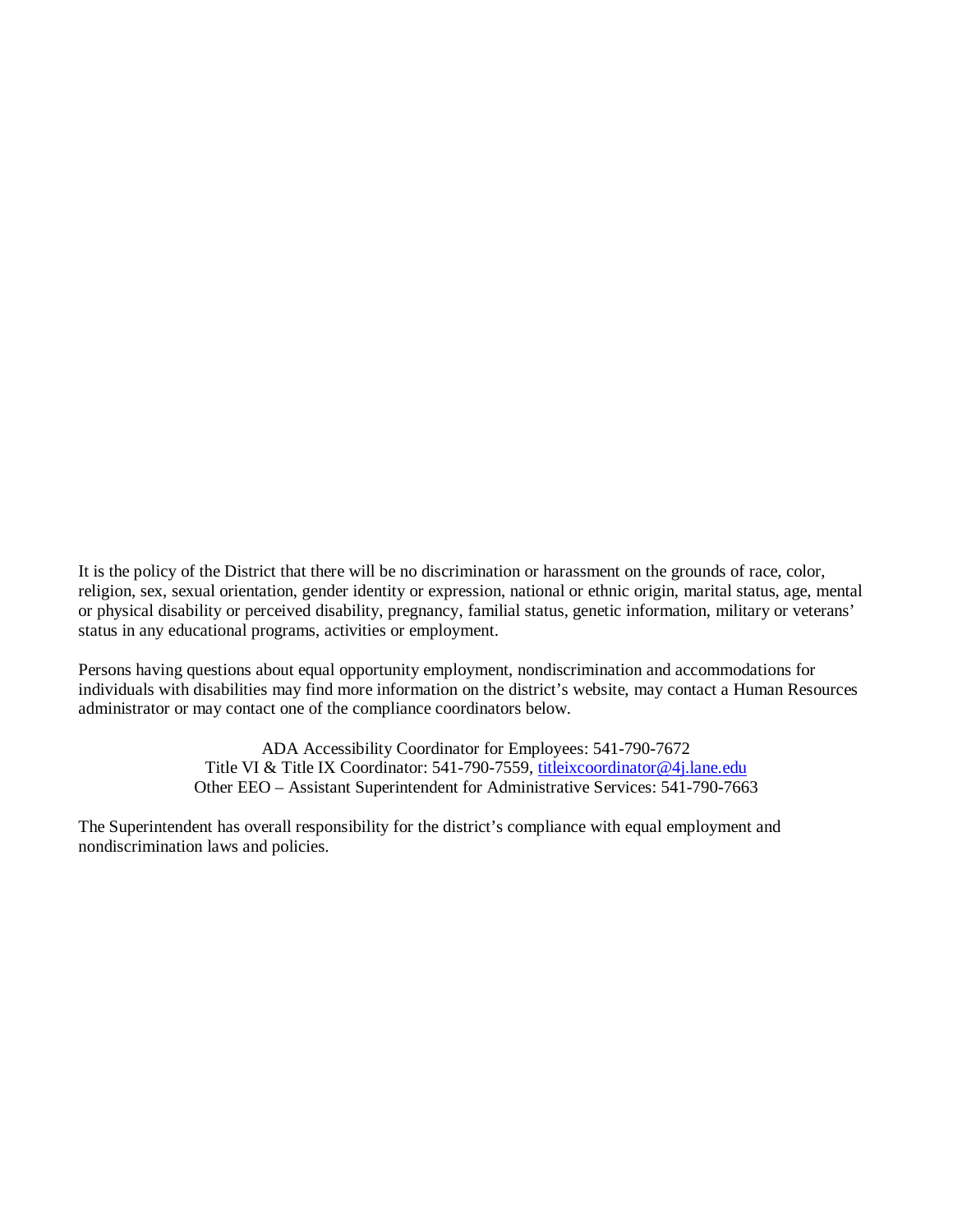## **TABLE OF CONTENTS**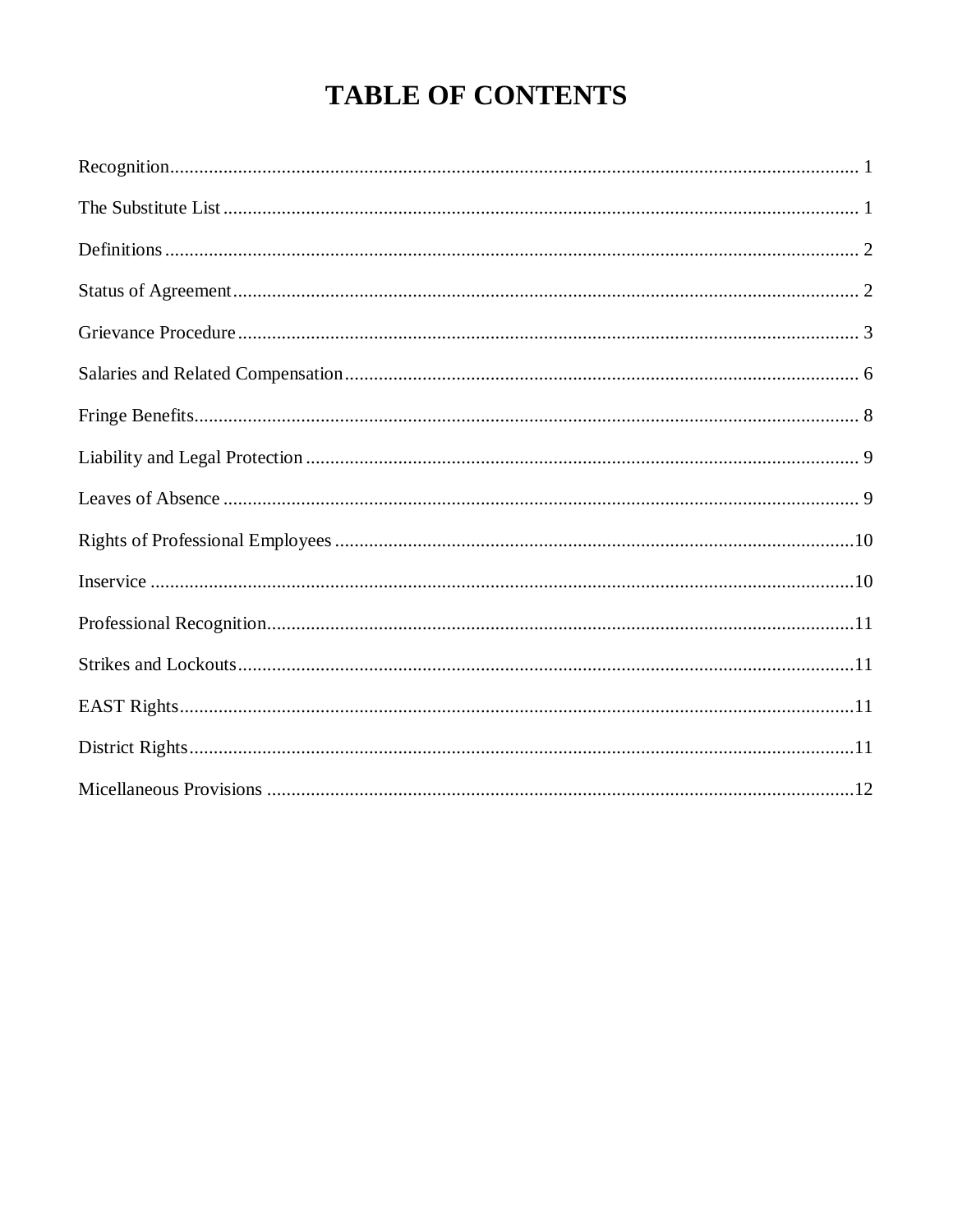## COLLECTIVE BARGAINING AGREEMENT between EUGENE SCHOOL DISTRICT NO. 4J, and EUGENE EDUCATION ASSOCIATION -- SUBSTITUTE TEACHERS -- 2018-22

THIS AGREEMENT made the 24th day of April 2019, by and between the EUGENE EDUCATION ASSOCIATION herein called "EAST" or "Association" and the EUGENE SCHOOL DISTRICT NO. 4J, LANE COUNTY, OREGON, herein called "District."

The parties agree as follows:

### **ARTICLE I - RECOGNITION**

#### A. EXCLUSIVE REPRESENTATIVE

The District recognizes Eugene Education Association as exclusive representative, as defined in ORS 243.650 to 243.782, of all substitute teachers who are on the Eugene School District No. 4J Substitute List and so long as they remain on the District's Substitute List.

#### B. NO OBLIGATION

Granting recognition is not to be construed as obligating the District in any way to continue any functions or policies except as the same shall be expressly set forth in this Agreement.

## **ARTICLE II - THE SUBSTITUTE LIST**

#### A. PLACEMENT ON THE LIST

The District maintains the sole right and absolute discretion to determine placement of substitute teacher names on the Substitute List. This right and any action pursuant thereto shall not be subject to challenge through the grievance procedure, unfair labor practice proceedings, or any judicial proceeding.

- 1. The District shall maintain a list of eligible substitute teachers referenced as the Substitute List as follows.
	- a. A substitute teacher must have a TSPC license that allows the teacher to be a substitute teacher in order to initially be placed on the list and to remain on the list. If a substitute teacher on the list doesn't have this TSPC license, then the teacher will not be eligible for dispatch and after 30 days written notice of not having this TSPC license, the substitute teacher will be terminated without regard to the terms of Article II.B.
	- b. A substitute teacher will be eligible for dispatch after annual completion of the District form on which the teacher makes a choice of the available dispatch options. These options will include dispatch for unrestricted assignment, self-restricted assignment, prearranged/requested assignment and not available for assignment. If the District dispatch system doesn't have the capacity to allow these options, then the District will renegotiate the terms of this paragraph.

#### B. DELETION AND REMOVAL FROM THE SUBSTITUTE LIST

- 1. The District process for the deletion and removal of the names of substitute teachers from the Substitute List are:
	- a. The guest teacher will be given timely prior notice of being considered for removal or deletion.
	- b. The notice will describe the factual basis and reason(s) for possible removal or deletion.
	- c. The guest teacher will be afforded an opportunity to meet with a Human Resources administrator to present his/her response to the basis and reason(s) described in the notice before a decision is made.
	- d. If the decision is to remove or delete the guest teacher from the Substitute List, then the guest teacher will be given a written notice of the decision and the reason(s) for the decision.
- 2. A substitute teacher who has been on the Substitute List for three (3) consecutive years at the time of the filing of the grievance and who has worked sixty (60) days or more in each of the three (3) years or who has worked a total of one hundred eighty (180) days or more in three (3) consecutive years with a minimum of seventy (70) days in each of two (2) such years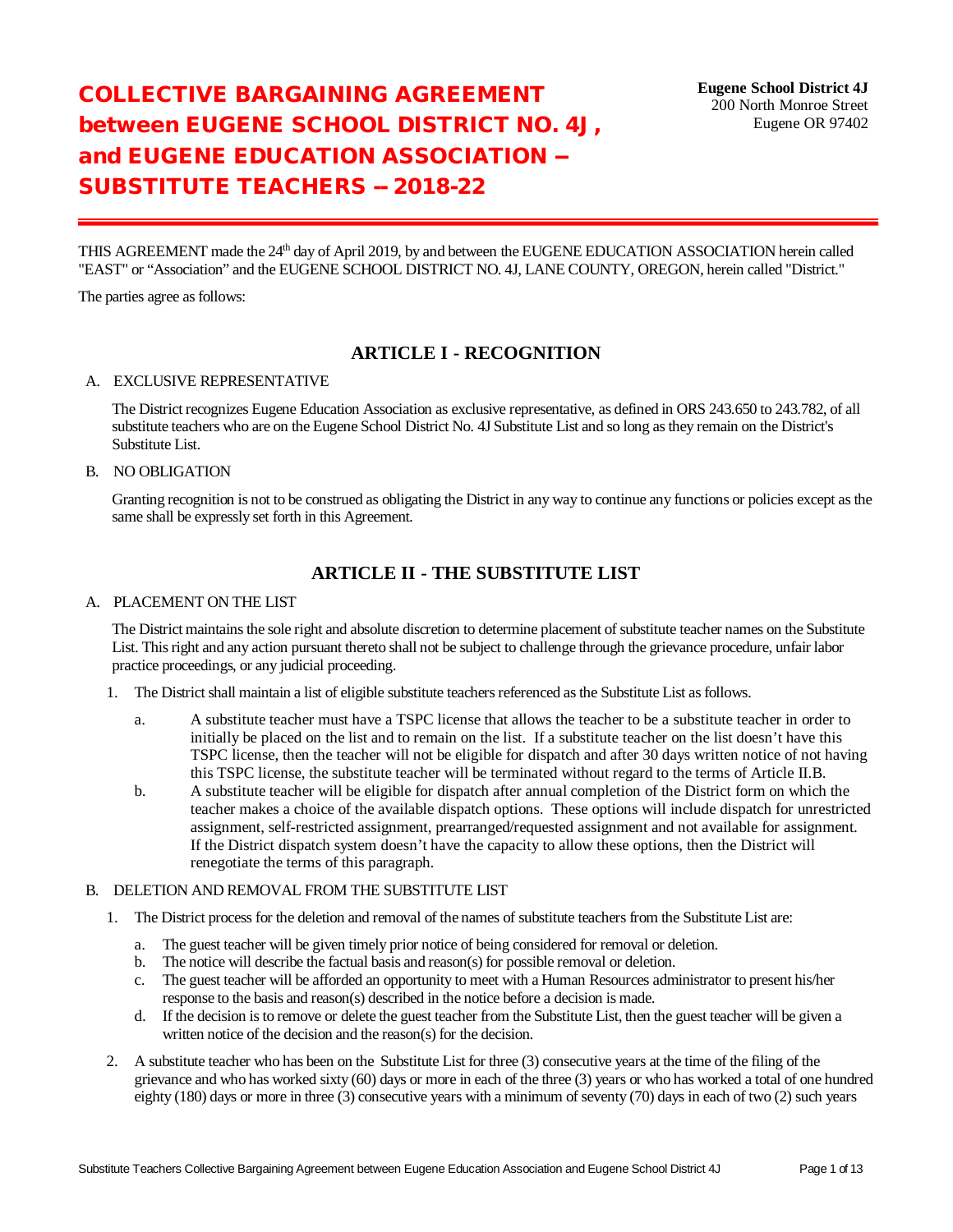and a minimum of forty (40) days in the other year may grieve removal or deletion from a list to Level Three advisory arbitration.

- 3. A substitute teacher who has been on the Substitute List for two (2) consecutive years at the time of the filing of the grievance and who has worked forty (40) days or more in each year may grieve removal or deletion to Level Two of the grievance procedure.
- 4. A decision by the District to delete or remove from the Substitute List any other substitute teacher not described in paragraph two (2) or three (3) above shall be communicated in writing and shall include a statement of reasons, but the decision shall be neither grievable nor arbitrable.
- 5. Neither EAST nor any bargaining unit member shall have a remedy for the District's exercise of its right and discretion to delete or remove a substitute teacher from the Substitute List except as specified in this Article.
- C. AVAILABILITY OF THE SUBSTITUTE LIST. The Substitute List will be made available to all members of the substitute teacher bargaining unit, and upon request will be provided to EAST by November 1 and March 1 of each work year.

#### D. REMOVAL FROM BUILDING LIST

- 1. If the building administrator believes the substitute teacher should not be assigned in the future to a specific teacher, department, or to the building, she/he is to communicate with the Substitute Dispatch Office and the substitute teacher concerning the complaint and the pending decision.
- 2. The substitute teacher will be given an opportunity to meet with the building administrator to discuss the concern.
- 3. At the conclusion of a meeting between the administrator and the substitute, if the administrator believes that the substitute should not return in the future for the teacher, department, or building, this decision will be conveyed to the substitute, the Substitute Dispatch Office and a Human Resources Administrator. The substitute will be placed on the restricted list for that teacher, department, or building for the remainder of the school year.
- 4. At the beginning of each school year, the restricted list will be reviewed by the administrators in the affected buildings to determine whether the restriction should continue for another school year.

### **ARTICLE III - DEFINITIONS**

- A. The term "substitute teacher," "substitute," "employee," "unit member," and "guest teacher" shall include all employees represented by EAST in the bargaining unit.
- B. The term "Board" shall include its officers and agents.
- C. The term "Superintendent" shall include the Superintendent or his/her designee.
- D. The term "Director of Human Resources" shall include the Director of Human Resources or his/her designee.
- E. The term "day," "work day," or "regular work day" shall mean an eight (8) hour day when contract teachers in the District are required to work.
- F. The term "school year" shall mean the period covered by the school calendar adopted each year by the School Board.
- G. The term "contract teacher" shall mean a District teacher who is a current or retired teacher member of the bargaining unit represented by the Eugene Education (EEA). This EEA bargaining unit includes District teachers employed under the terms of a contract for .5 to 1.0 FTE.

### **ARTICLE IV - STATUS OF AGREEMENT**

#### A. EFFECTIVE DATE

This Agreement shall be effective the day following ratification by each party and shall remain in effect through and including June 30, 2022.

#### B. AGREEMENT HAS PRECEDENCE

If any provisions in district policy, rule or regulation are inconsistent with the terms of this Agreement, this Agreement shall take precedence.

#### C. MATTERS COVERED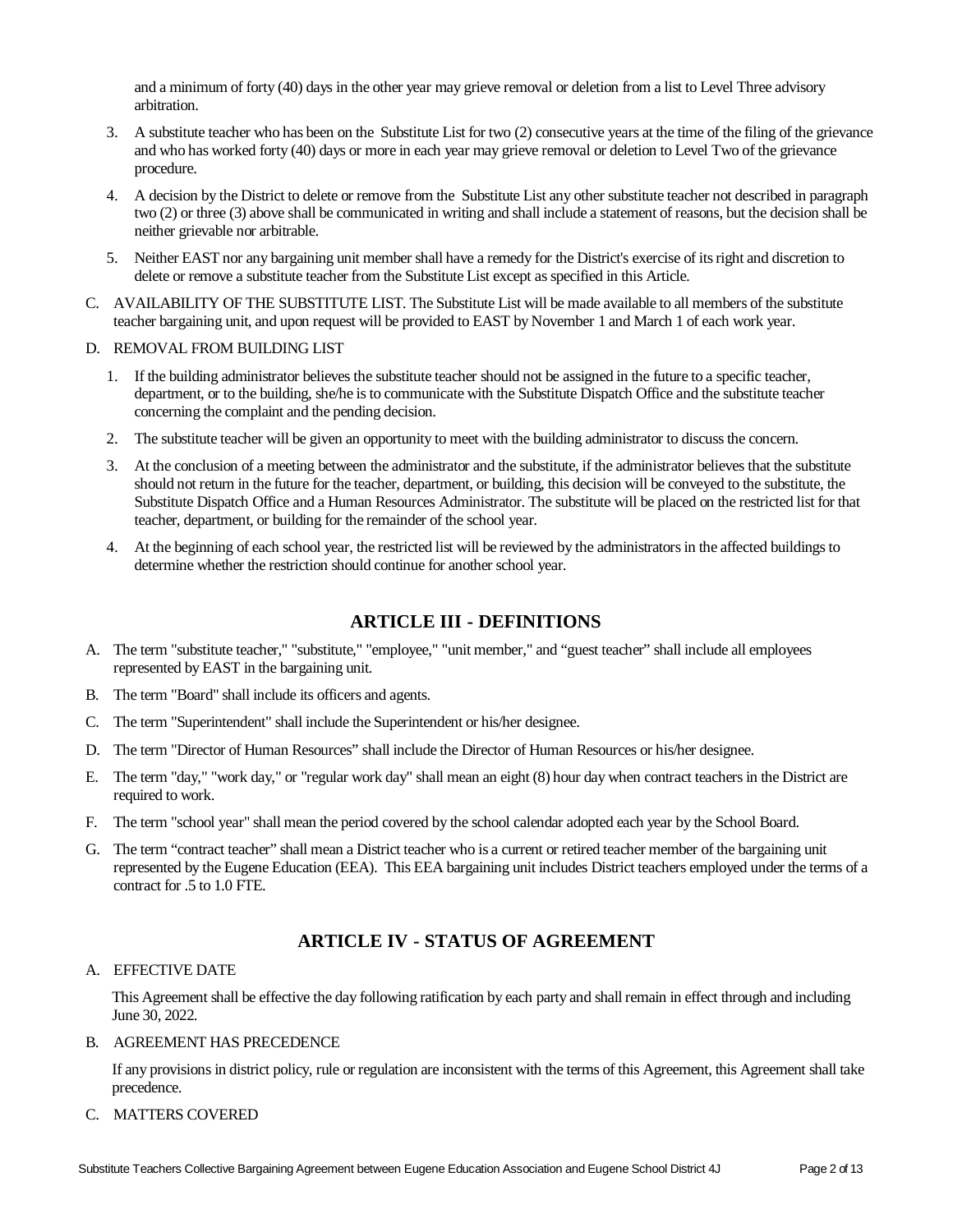This contract incorporates the sole and complete Agreement reached between the District and EAST resulting from negotiations held pursuant to the provisions of ORS 243.650 et seq. It is acknowledged that during negotiations which resulted in this Agreement, each and all had the unlimited right and opportunity to make demands and proposals with respect to any subject or matter appropriate for collective bargaining and that the understandings and agreements arrived at by the parties after the exercise of that right and opportunity are set forth in this Agreement. Neither party shall be required, during the term of this Agreement, to negotiate or bargain any issue except as provided in this Agreement. This Agreement shall not be modified in whole or in part except by another written instrument duly executed by the parties.

#### D. FUNDING

The parties recognize that revenues needed to fund the salary and insurance benefits provided in this Agreement must be provided through established budget procedures and that District revenue resources may be limited by the courts, the legislature, or vote of the people. If the District suffers a revenue limitation, then either party, upon written notice from the other, shall renegotiate the compensation and insurance benefits of this Agreement. A revenue limitation shall be deemed to exist if the number of certified FTE is reduced by fifty (50) or more between one budget year and the next. The basis of comparison will be the adopted budget in June of each year for the following fiscal year.

#### E. RENEGOTIATION OF INVALID PROVISION

In the event that a provision of this contract shall be declared invalid by any court or government agency of competent jurisdiction, by statute, Oregon or federal regulation or Constitutional amendment, or by inability of the employer or the employees to perform to the terms of the agreement, such decision shall apply only to a specific article, section or portion thereof directly specified in the decision. Such a decision shall not invalidate the entire contract, it being the express intention of the parties hereto that all other provisions not declared invalid shall remain in full force and effect.

Should any article, section, or portion of this Agreement be invalidated, then upon the request of either the District or the Association, the parties shall enter into expedited negotiations under the terms of ORS 243.698 for the purpose of attempting to arrive at a mutually satisfactory replacement for such article, section or portion thereof.

#### F. MODIFICATION

This Agreement shall not be modified in whole or in part except by mutual written consent of the parties.

#### G. COPIES OF THE AGREEMENT

There shall be two (2) signed copies of this Agreement for the purpose of records. One shall be retained by the District and one by EAST. The District and EAST on agree that each shall pay their own costs for the clerical, reproduction, and distribution costs associated with production of this Agreement.

#### H. NEGOTIATION OF SUCCESSOR AGREEMENT

Either party can initiate good faith bargaining for a successor contract by January 15, 2022.

#### I. STATUS QUO

In the event this Agreement has not been renewed, modified or extended by the date on which it would have otherwise terminated, status quo conditions shall continue in effect until either party gives the other ten (10) days written notice terminating such conditions.

## **ARTICLE V - GRIEVANCE PROCEDURE**

#### A. PURPOSE

The purpose of the procedure is to secure equitable solutions at the lowest level to grievances as defined in this Article.

#### B. SUBSTITUTE LIST GRIEVANCES

Notwithstanding any other section of Article V, this grievance procedure is applicable to the deletion and removal of substitute teachers from the Substitute List only to the extent specifically provided in Article II, Subsection B.

#### C. DEFINITIONS

- 1. Grievance. Any dispute about the interpretation or application of the terms of this Agreement except as modified by Article II.
- 2. Grievant. A "grievant" is the substitute teacher who makes the claim. The grievant must be on the Substitute List at the time the grievance is filed unless the grievance relates to deletion or removal from the Substitute Lists under Article II.B.4. EAST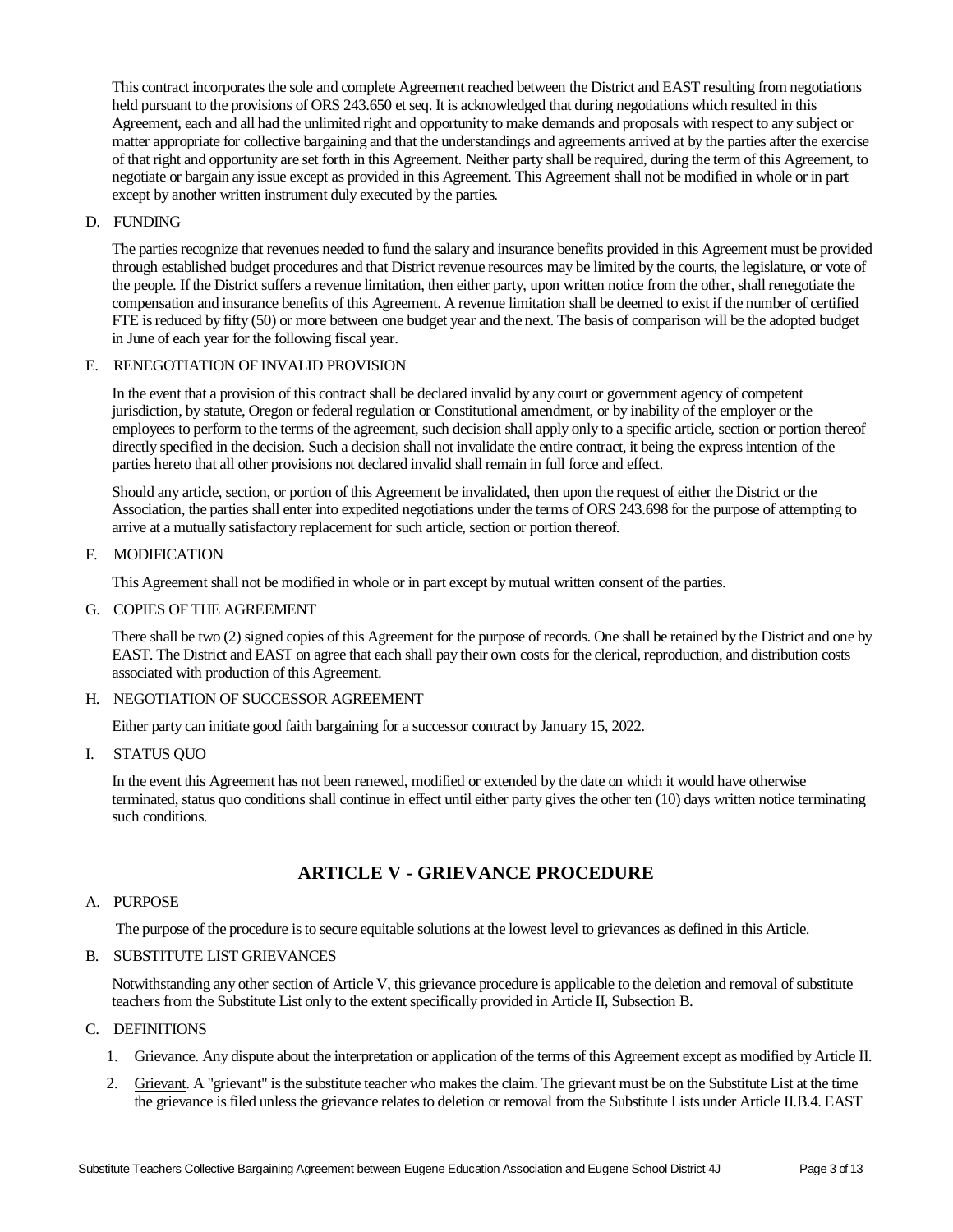may be a "grievant" in instances where an alleged contract violation violates EAST's rights or the rights of a clearly defined class of employees who are on the Substitute List.

- 3. Party in Interest. A "party in interest" is the person or persons making the claim and any person who might be required to take action or against whom action might be taken in order to resolve the claim.
- 4. Representative. A "representative" is anyone, including an attorney, whom a party in interest selects to speak for and/or to advise him/her.
- 5. Immediate Supervisor. An "immediate supervisor" is the employee who has direct supervisory responsibilities over the grievant.
- 6. Day. A "day" shall mean a day when school is in session for students.

#### D. PROCEDURES

- 1. Informal Level. If the grievance qualifies for the Informal Level of the grievance procedure, before presenting a written grievance, the grievant shall attempt to resolve the matter by a conference with his/her immediate supervisor, building principal, or other administrator who has jurisdiction in the matter. A representative of EAST shall be given the opportunity to be present and may express the views of EAST, if the adjustment proposed is inconsistent with the terms of this Agreement. It will be the grievant's responsibility to notify EAST of his/her grievance and the conference.
- 2. Level One District Human Resources Director or Designee.
	- a. If a dispute is not resolved at the Informal Level, and if the grievance qualifies for Level One of the grievance procedure, the grievant or a representative shall present the grievance in writing on the appropriate form to the Human Resources Director within fifteen (15) days of the time the grievant knew or reasonably could have been expected to know of the act, omission, or event giving rise to the grievance.
	- b. This statement shall be a clear, concise statement of the grievance, the decision rendered, if any, at the Informal Level conference, and the specific relief requested. It shall be signed by the grievant.
	- c. The Human Resources Director shall communicate his/her decision and the reasons for such decision to EAST and the grievant in writing within ten (10) days after receiving the grievance.
- 3. Level Two Superintendent.
	- a. In the event a grievant is not satisfied with the decision at Level One, or if no decision is rendered within ten (10) days after the presentation of the grievance, and if the grievance qualifies for Level Two of the grievance procedure, he/she may appeal the grievance to the Superintendent by delivering a written notice of appeal to the Superintendent's office within five (5) days after receiving notice of the decision, or within ten (10) days after presentation of the grievance, if no written decision was rendered.
	- b. The appeal shall include copies of materials utilized at Level One including a copy of the original grievance, the decision rendered, if any, a concise statement of the reasons for the appeal, and the specific relief requested.
	- c. The Superintendent may hold a conference. The Superintendent will make a decision within twenty (20) days after receipt of the appeal. Should the grievance be considered by the Superintendent's designee, the designee will merely make a nonbinding recommendation to the Superintendent.
	- d. The Superintendent shall communicate his/her decision and the reasons for such decision in writing to the grievant and EAST within twenty (20) days after receipt of the notice of appeal.
- 4. Level Three Advisory and Final and Binding Arbitration.
	- a. If the grievant is not satisfied with the decision of the grievance at Level Two, and if the grievance qualifies for Level Three of this grievance procedure, he/she may within five (5) days after a decision by the Superintendent request in writing that EAST submit a grievance to arbitration. In no case, unless mutually agreed otherwise, shall a grievant be compelled to wait more than thirty (30) days after notice of appeal to the Superintendent before requesting arbitration. If EAST, which has a duty of representation to its members, determines that the grievance is meritorious, and if the grievance qualifies for Level Three of this grievance procedure, EAST may submit the grievance for arbitration within ten (10) days after receipt of a request by the grievant and shall notify the Superintendent of that intent in writing.
	- b. EAST and the District shall attempt to agree upon a mutually acceptable arbitrator and shall obtain a commitment from said arbitrator to serve. If the parties are unable to agree on an arbitrator or to obtain such a commitment within the ten (10) day period, a request for a list of arbitrators shall be made to the American Arbitration Association by either party. The parties shall then be bound by the rules and procedures of the American Arbitration Association in the selection of an arbitrator.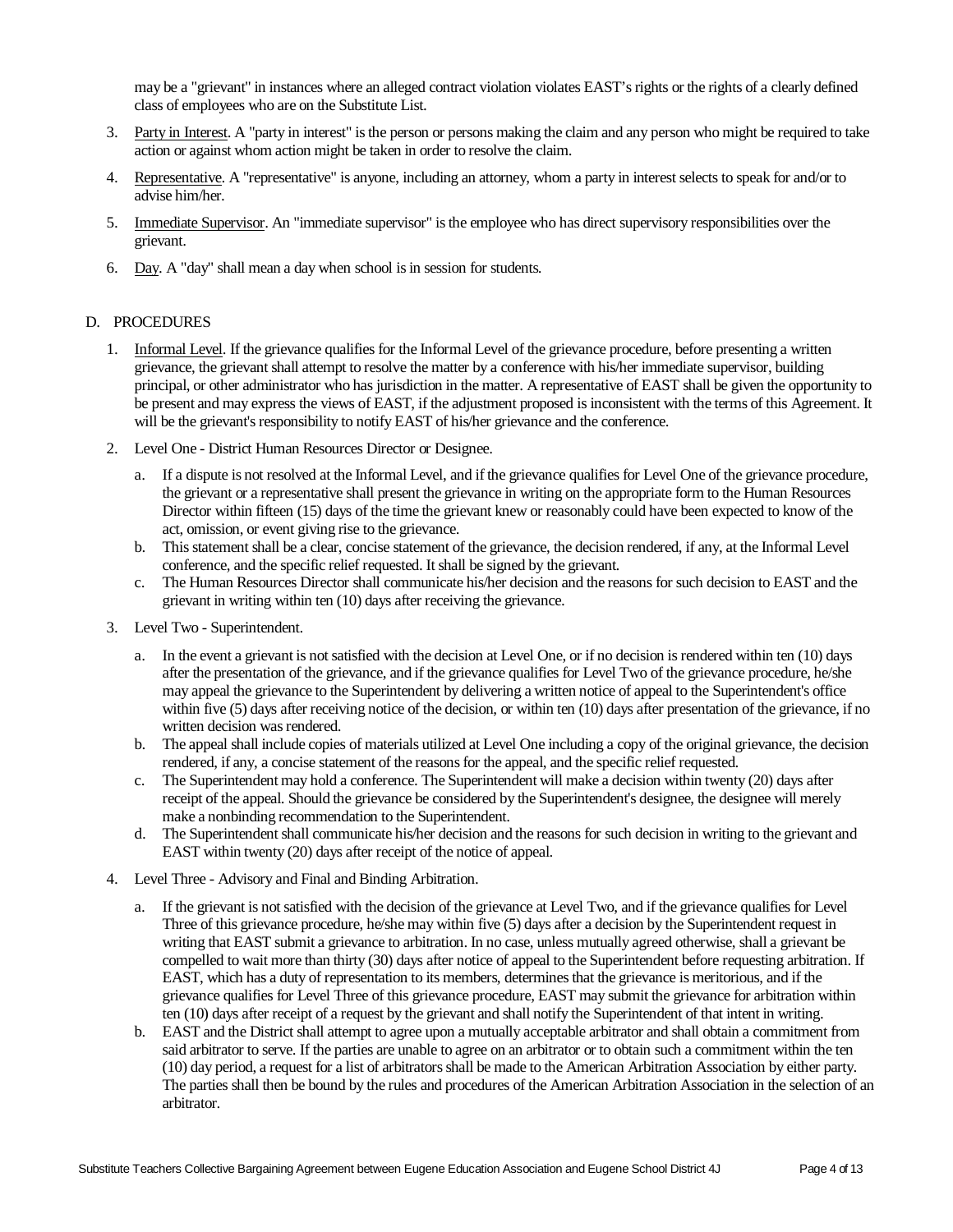- c. The arbitrator so selected shall hold hearings promptly and issue his/her decision not later than thirty (30) days from the date of the close of the hearings, or, if oral hearings have been waived, then from the date the final statements and briefs on the issues are submitted to him/her. The arbitrator's decision shall be in writing and shall set forth his/her findings of fact, reasoning, and conclusions on the issues submitted. The arbitrator shall be without power or authority to make any decision which requires the commission of an act prohibited by law or which is violative of the terms of this Agreement or which is outside his/her jurisdiction and competence. The decision of the arbitrator shall be submitted to the Board and EAST shall be final and binding on the parties except any decision on a grievance involving deletion and removal from the Substitute List under Article II, Subsection B, in which event the decision shall be only advisory to and nonbinding on the School Board notwithstanding any rule or statute to the contrary and the Board may determine in its discretion whether to follow or implement an advisory decision of the arbitrator.
- d. Costs for the services of an arbitrator, including per diem, subsistence expenses and the cost of the hearing room shall be borne equally by the Board and EAST. Any other expenses paid shall be paid by the party incurring them.

#### E. OTHER PROVISIONS

1. Grievance must include:

All grievances shall contain the following minimum information: name of grievant, date of filing, date of alleged violation, contract section(s) allegedly violated, synopsis of relevant facts, relief requested, and signature of grievant. Any grievances not containing this information may be denied. Such denial shall not extend time limits specified in this grievance procedure.

- 2. Time Limits. It is important that grievances be processed as rapidly as possible. The number of days indicated at each level should be considered as a maximum, and every effort should be made to expedite the process. Time limits may be amended only by written agreement of the grievant and/or EAST and the District.
	- a. Failure to adhere to time limits. Failure of the grievant or the grievant's representative to adhere to the time limits at any level of the grievance procedure shall constitute a waiver of the grievance and acceptance of the District's action or decision at the appropriate level. Failure of the District to adhere to time limits shall advance the grievance to the next step of this procedure.
	- b. Year End Grievances. In the event a grievance is filed at such time that it cannot be processed through all the steps in this grievance procedure by the end of the school year, the time limits set forth herein will be reduced where feasible so that the grievance procedure may be exhausted prior to the end of the school year or as soon thereafter as is practicable.
- 3. Rights of Employees to Representation. A grievant may represent himself/herself at all stages of the grievance procedure or be represented by a person of his/her choice at all levels of the grievance procedure beyond the Informal Level. When an employee is not represented by EAST, EAST shall have the right to be present at all stages of the grievance procedure.
- 4. Group Grievance. A group grievance may be filed when an alleged violation affects a clearly defined class of substitute teachers. EAST may submit such grievance in writing to the Superintendent at Level Two.
- 5. Similar Grievances. The District agrees that it will apply to all substantially similar situations a final and binding decision of an arbitrator sustaining a grievance and EAST agrees that it will not support, encourage, nor represent any substitute teacher in any grievance which is substantially similar to a grievance denied by the decision of an arbitrator. The foregoing is qualified only in the event the arbitrator's decision is set aside by the Employment Relations Board or by a court of competent jurisdiction in which case neither party is bound.
- 6. Grievance File. All documents, communications, and records dealing with a grievance shall be designated confidential information, and shall be filed in a separate grievance file. No person other than parties in interest, their representatives, persons designated by the District to have responsibility for labor relations and contract management, and persons assigned to maintain the District's grievance files shall have access to the separate grievance file without the consent of the grievant or EAST, unless disclosure is required by law.
- 7. Forms. Forms for filing grievances, serving notices, making appeals, making reports and recommendations, and other necessary documents shall be prepared jointly by the Superintendent and EAST and given appropriate distribution in order to facilitate operation of the grievance procedure.
- 8. Meetings, Conferences, and Hearings. Meetings, conferences, and hearings under this procedure shall not be conducted in public. Hearings shall include witnesses, parties in interest and their designated or selected representatives. Reasonable efforts will be made to schedule all meetings, conferences, and hearings after the regular work day except the arbitrator shall determine the time and place of arbitration hearings.
- 9. Reprisals. No reprisal of any kind shall be taken by the District or EAST against any participant in the grievance procedure by reason of such participation.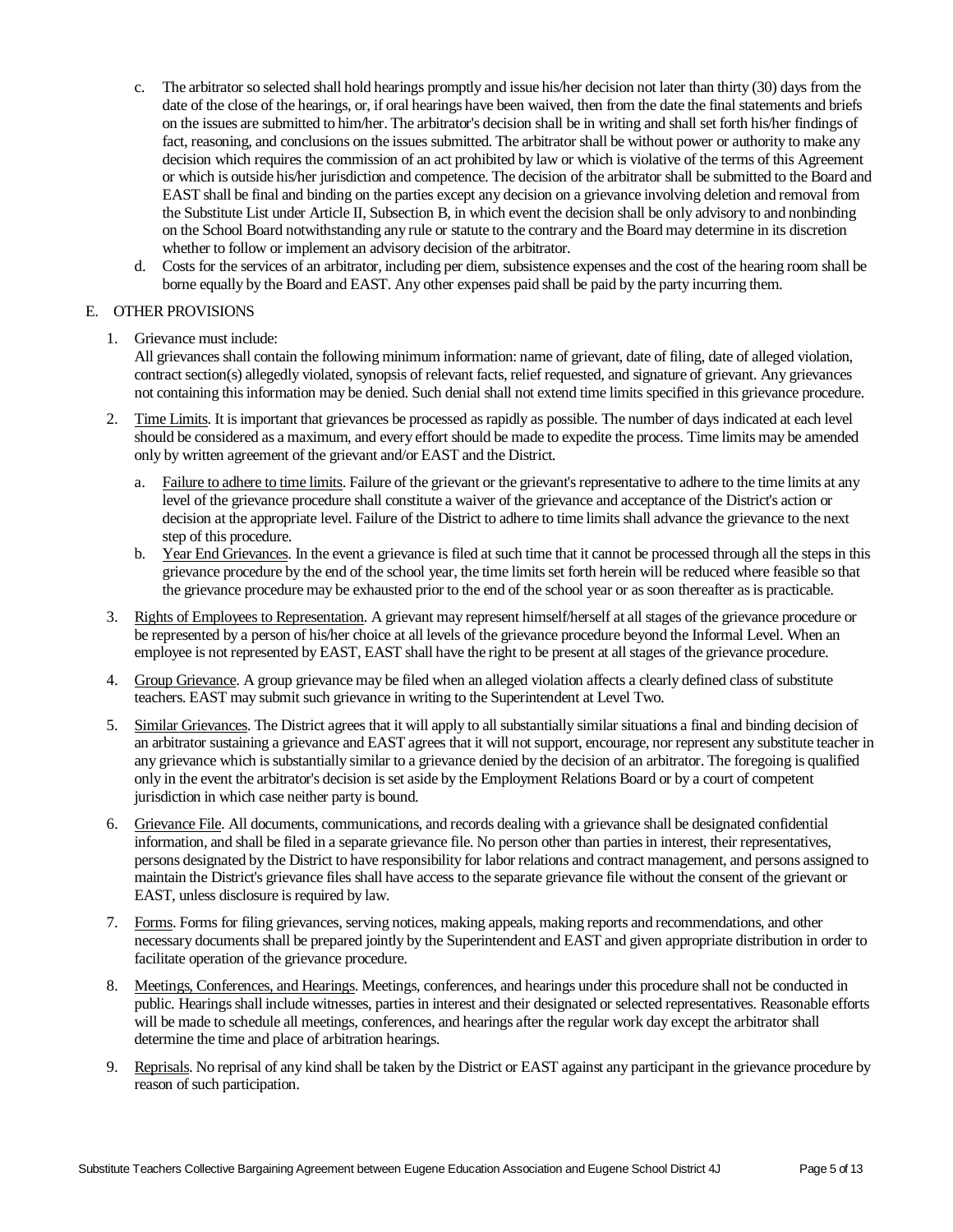- 10. Investigation. The parties agree to provide each other in a timely manner with relevant information to foster effective processing of grievances. The District reserves the right to charge reasonable production costs as provided for in School Board Policy.
- 11. Arbitrability; Election of Remedies. Cases involving alleged discrimination covered by state and/or federal statute or administrative law shall be grievable but not arbitrable.

Bringing a court action or seeking an administrative resolution of any grievance shall act as a substitution for this grievance procedure and shall constitute an election of some other remedy in place of this grievance procedure.

## **ARTICLE VI - SALARIES AND RELATED COMPENSATION**

#### A. SALARY

For the term of this agreement, the basic rate of pay for each day worked by a substitute teacher shall be the rate established by the State of Oregon Department of Education pursuant to ORS 342.610 (1).

The basic rate of pay for each day worked by a substitute who receives the district monthly insurance contribution shall be the daily rate set by Oregon law for substitute teachers in lieu of the above higher daily rates.

#### B. ASSIGNMENTS

- 1. Half-day assignments shall be four (4) hours in length. Substitute teachers on half-day assignment will be paid one-half the daily rate provided in Article VI (A) for each day worked. Any assignment longer than four (4) hours will be considered a regular work day, and the substitute teacher shall work an eight (8) hour day including a thirty (30) minute duty free lunch. However, the substitute will not be required to work beyond the building work day ending time established for regular teachers. A substitute who is requested by the Human Resources Director and who reports for duty shall be considered on not less than half-day assignment. A substitute teacher dispatched to a half-day assignment that begins after the start of the building student contact day shall be allowed at least 15 minutes of time before being directly responsible for students.
- 2. When a substitute is required to do lesson planning and/or grade papers as part of their assignment for a teacher, the substitute is to follow the teacher's schedule. In assignments not requiring these duties, the substitute may be assigned additional professional tasks.

#### C. EXTENDED SERVICE RATE

After a substitute teacher has worked ten (10) consecutive days of service as a substitute for the same teacher or in the same assignment, including grading, staff development and planning days, he/she shall be paid at a daily rate of pay determined by dividing the number of contract days in the school year into the annual rate of pay that he/she would have been paid had he/she been in the regular teachers' bargaining unit. The substitute teacher's placement on the contract teacher salary schedule will be determined by the substitute teacher's qualification for either BA, or MA (BA+60) columns of the salary schedule. The substitute teacher will always be placed on step one of the column.

The extended service rate of pay will be retroactive to the first day of the assignment and will continue so long as consecutive service in the assignment continues. Subsequent substitute service shall be at the Article VI.A rate plus differential, if applicable, until the substitute teacher again qualifies for the extended service rate.

If a substitute is called to work in what is anticipated to be an assignment of ten (10) or more consecutive days, the substitute can submit a payment request to the Human Resources Department for preparation time not to exceed five (5) days at the extended service rate.

#### D. FIVE PERCENT DIFFERENTIAL RATE

- 1. A substitute teacher on the Substitute List is eligible for the five percent (5%) differential pay for a school year if the substitute has been in paid status under the terms of this agreement or the predecessor agreement for prior school year.
- 2. A substitute teacher who has qualified for the five percent (5%) differential pay must meet the same eligibility requirement each school year to continue to be eligible for the differential pay.
- 3. The work days a substitute is employed to fill a contract teacher position as a temporary teacher under the terms of the District/EEA agreement for contract teachers, shall be counted as paid days for purposes of determining eligibility for the differential pay.
- 4. Substitutes who are receiving the differential pay will accept offered substitute assignments if the substitute is available.
- 5. The differential five percent (5%) pay rate is the daily rate times 1.05.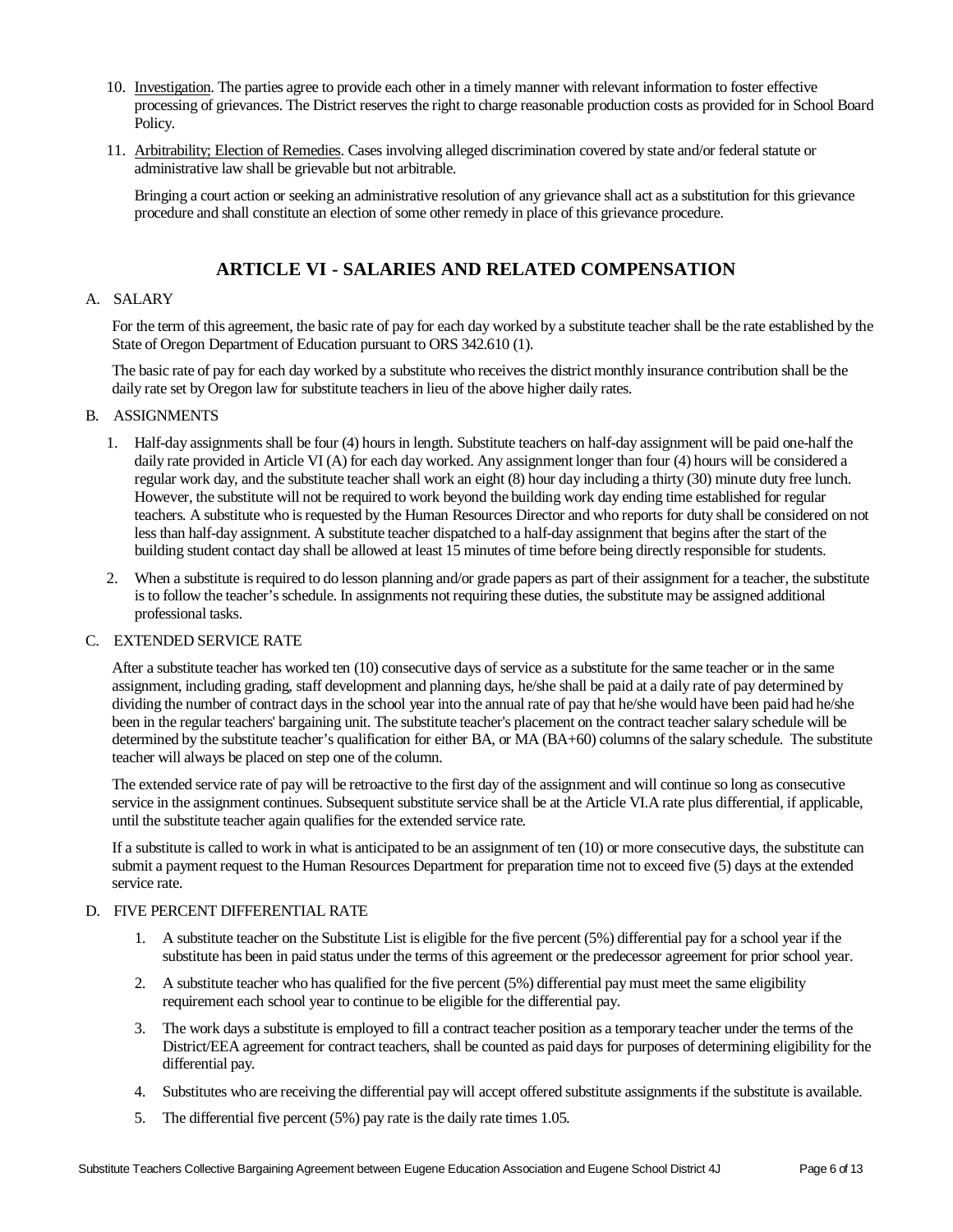#### E. TEN PERCENT DIFFERENTIAL PAY

- 1. A substitute teacher who is eligible for the five percent differential is eligible for an additional five percent (5%) or a total of 1.10 times the daily rate if the substitute teacher is employed the prior school year as a substitute teacher under the terms of this agreement for a minimum of eighty (80) regular work days or one hundred sixty (160) one-half work days or any combination of regular work days and one-half work days which total a minimum of eighty (80) regular work days in the prior school year.
- 2. A substitute teacher who has qualified for the ten percent (10%) differential pay must meet the same eligibility requirement each school year to continue to be eligible for the differential pay the following school year.
- 3. The work days a substitute is employed to fill a contract teacher position as a temporary teacher under the terms of the District/EEA agreement for contract teachers shall be counted as paid days for purposes of determining eligibility for the differential pay.
- 4. Substitutes who are receiving the differential will accept offered substitute assignments if the substitute is available.
- 5. Substitute teachers who are determined by the District to have the knowledge, skill, experience and/or TSPC license to perform substitute responsibilities for any of the following District EEA bargaining unit positions will be paid the ten percent (10%) differential rate: physical therapist, occupational therapist, teacher of visually impaired, teacher of the deaf and hard of hearing, school psychologist, speech and language, secondary consultant, adaptive PE, autism consultant, and behavior consultant. Substitutes who are determined to have these qualifications, and while employed as a substitute for one of the listed positions, are eligible for the ten percent (10%) differential without meeting the requirements of Subsections E.1. and E.2.

#### F. USE OF PERSONAL AUTOMOBILE

Substitute teachers authorized, in the course of their work, to drive personal automobiles from one school to another or for field trips to perform their duties, shall be paid the IRS rate for authorized automobile use.

#### G. METHOD OF PAYMENT AND PAYDATE

The District shall make direct deposit for the substitute payroll. Wages for work performed between the payroll cutoff dates of two consecutive months will be paid on the last business day of the second month.

#### H. PAYROLL DEDUCTIONS

Upon receipt of the substitute teacher's written request, the District will deduct the following from salary: Association member dues , premiums for Board approved medical insurance, tax sheltered annuities, and contributions to the United Way.

- 1. A substitute teacher may request in writing that his/her regular Association membership dues, including any OEA or NEA dues, be deducted from his/her salary. The first monthly deduction shall be made on the pay date following the District's receipt of authorization if received before the district's payroll cutoff deadline and if not then on the following pay date. Such authorization shall continue in effect year to year until revoked by email or letter delivered to the district's Human Resources office and the Association on or before October 15 of each year.. The amount deducted shall be one-tenth (1/10) of the annual dues. Deductions will be made only for the months the substitute teacher actually works. A member's cancellation of any dues deduction authorization received by the district on or before October 15 shall be effective October of the same year. Otherwise, the cancellation shall be effective October of the following year. The District and the Association shall each provide the other with a copy of the unit member's authorization of membership dues deduction or cancellation of the dues deduction authorization within five (5) business days of receipt. The District will maintain a member's authorization and/or cancelation of the same in the member's personnel file.
- 2. The amount of Association dues collected shall be remitted to the Association each month at no cost to the substitute or the Association. The District shall provide the Association with the names of substitute teachers for whom the District has deducted dues.
- 3. The Association assumes responsibility for, and shall defend, indemnify and hold the District, its employees, agents and board members harmless from any and all claims, causes of action, administrative complaints, lawsuits, orders, or judgments resulting from or elated to the deduction of union dues and/or contributions deducted from an employee's salary and payment of such dues and/or contributions to the Association or its affiliates. The Association's obligations are contingent upon the District: (1) giving the Association reasonable notice, in writing, of any claim; and (2) fully cooperating with the Association and counsel selected by the Association in the defense of the claim. In the event the District properly invokes this paragraph, the Association will provide the attorney to defend against the claim. The Association shall reimburse the District for all costs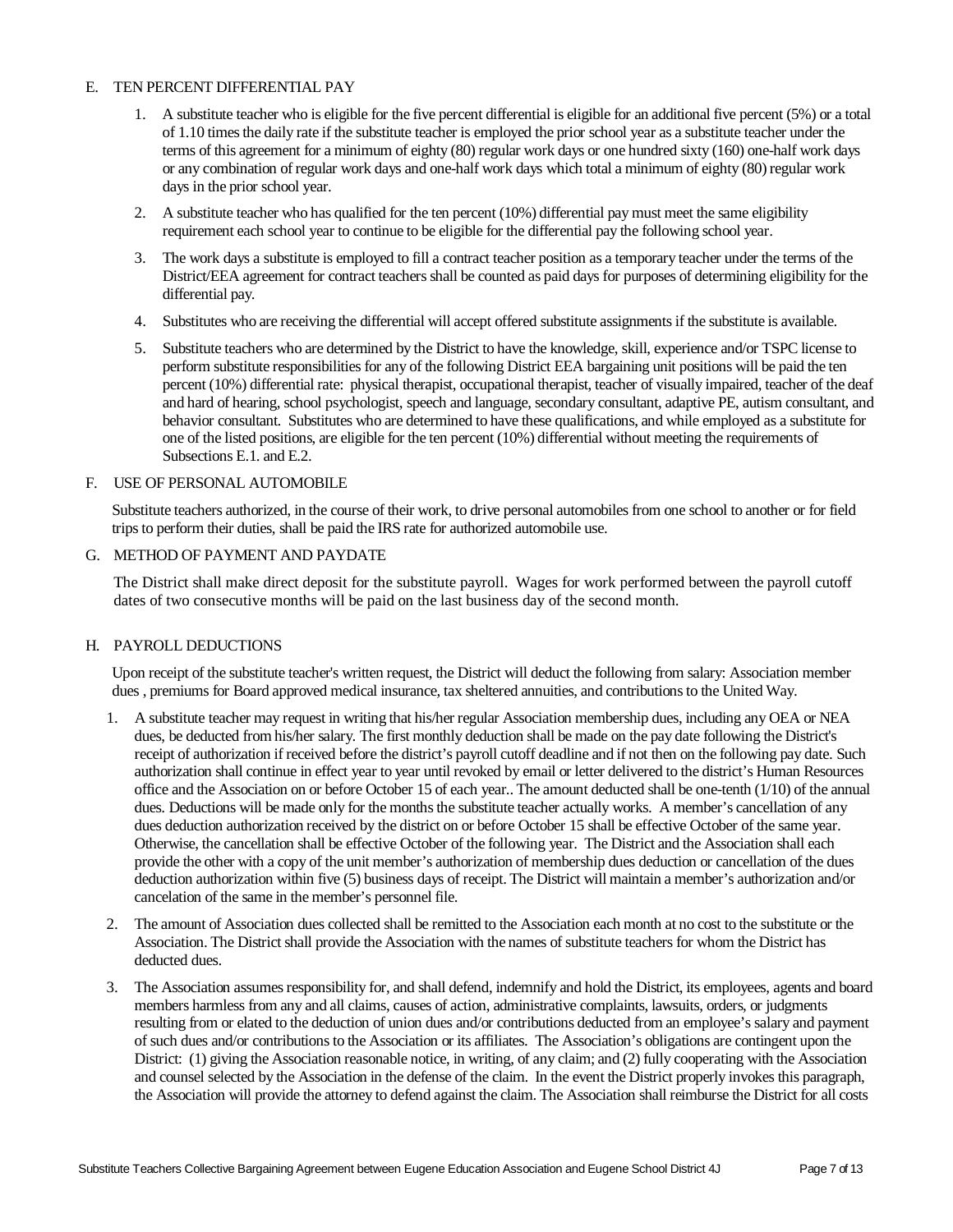and disbursements arising out of or related to the claim. Should the District wish to select and use its own attorney, the District will pay the fees and costs of said attorney.

- I. The District shall maintain a record of total days worked (full and half-days) by each substitute teacher for that school year. The District shall forward a copy of this record to EAST on or before June 30 of each year.
- J. FINAL PAYCHECK

Unit members whose employment is terminated for any reason during the work year will be paid all earned but unpaid salary on the next regular payroll date, or within five (5) business days after that payroll date but no later than within thirty-one (31) days of termination.

K. HOURLY PAY

During the term of this contract, substitute teachers required by the District to work beyond the regular workday to cover responsibilities which are a part of the regular teacher's assignment shall be paid at the rate of sixteen dollars (\$16.00) per hour.

## **ARTICLE VII – FRINGE BENEFITS**

#### A. ELIGIBILITY FOR DISTRICT PAID MEDICAL INSURANCE CONTRIBUTION

- 1. During the term of this agreement, the District will continue the monthly insurance contribution of \$360 for the medical insurance plan for the eligible substitute teachers who have chosen to receive the District's monthly medical insurance plan contribution as of September 15 of the applicable plan year.
- 2. To become eligible for the District insurance contribution, a substitute teacher must have substituted a minimum of one hundred (100) regular days or two hundred (200) half-days or any combination of regular days and half-days which total a minimum of one hundred (100) regular days during the prior work year under the terms of this agreement.
- 3. To continue to receive the District insurance contribution for the next year, the substitute teacher must have substituted a minimum of eighty (80) regular days or one hundred sixty (160) half days or any combination of regular work days and half work days which total a minimum of eighty (80) regular work days under the terms of this agreement.
- 4. A substitute teacher who selects the District monthly insurance contribution is not eligible for any pay differential in Article VI, Subsections D or E.
- 5. The work days a substitute is employed to fill a regular teaching position as a temporary teacher shall be counted as regular work days for purposes of determining eligibility for insurance under this Article. Work days of .1 to .5 FTE shall be counted as a half day and work days of .51 to 1 FTE shall be counted as a full day.

#### B. ELIGIBILITY TO SELF PAY THE PREMIUM FOR THE AVAILABLE DISTRICT HEALTH BENEFIT PLAN(S)

- 1. Substitute teachers on the Substitute List who have substituted a minimum of fifty (50) regular work days or one hundred (100) half-days or any combination of regular work days and half work days which total a minimum of fifty (50) regular work days in the District the preceding school year or who were employed as a member of the contract teacher bargaining unit for one hundred thirty-five (135) days in the preceding school year are eligible to participate in and pay the premiums for the available District health benefit plan(s). Once a substitute teacher is eligible to self pay the insurance premium and is participating in the available District health benefit plans, the substitute teacher can continue participation by substituting a minimum of thirty (30) regular work days or sixty (60) half-days or any combination of regular work days and half work days which total a minimum of thirty (30) work days in the District the preceding school year.
- 2. The District will give substitute teachers notice of their eligibility under the terms of this section for the District's benefits plans as part of the District's open enrollment process.
- 3. Substitute teachers who choose medical insurance coverage shall have the monthly premiums deducted from their pay. If the substitute teacher's net pay is less than the monthly premium, the teacher will deliver the difference between his/her net pay and the premium to the District on or before the fifth (5th) of the month by authorizing a monthly deduction from the substitute's bank account.
- 4. When a substitute teacher voluntarily withdraws from the medical insurance program or has benefits terminated for failure to pay premium(s), or for ineligibility, the substitute teacher may not enroll again until the following enrollment period. If a substitute teacher enrolled in the District's benefit plan(s) resigns or is deleted or removed from the Substitute List, the substitute teacher's plan coverage shall terminate at the end of the calendar month of resignation or deletion.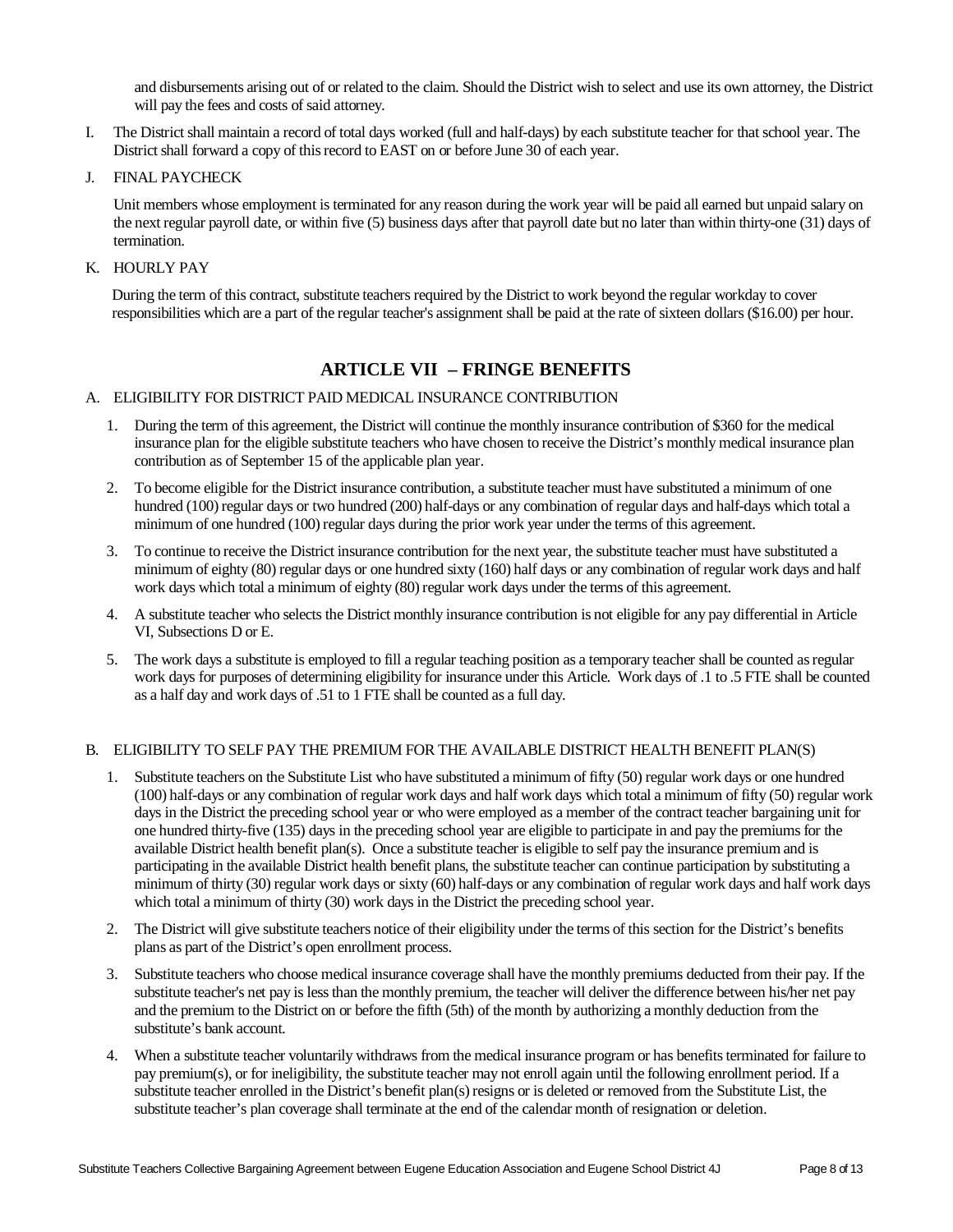#### C. PLAN SELECTION; PLAN YEAR

Upon written notice by either party, representatives of EAST and the District will confer on medical insurance plan selection; if the representatives of the parties are not able to agree on plan selection within four weeks, the District will select the plan. The plan year runs from October 1 to September 30.

## **ARTICLE VIII - LIABILITY AND LEGAL PROTECTION**

#### A. ASSAULT AND/OR BATTERY

Any substitute teacher who is involved in an assault and/or battery within the scope of his/her employment shall immediately submit to his/her building principal or other immediate supervisor a written report of the circumstances.

- 1. The substitute teacher shall make supplemental written reports, attaching copies of any summons, complaints, process, information, indictment, notice or demand served on him/her in connection with the assault within five (5) days after being served, or otherwise receiving such information, and shall report the final disposition of any such proceedings. Such reports are to be forwarded through the building principal or other immediate supervisor to the superintendent.
- 2. In the event civil or criminal proceedings are brought against the substitute teacher, the superintendent shall comply with written requests by the substitute teacher for information in the District's possession relating to his/her defense. The District shall not be required to provide information privileged by law, or to provide any legal defense or counsel.

#### B. PERSONAL PROPERTY

The District shall pay the substitute teacher the reasonable value of the substitute's personal property damaged or destroyed as a result of the District's negligence while the substitute teacher was engaged in the performance of assigned duties. This provision will not apply to personal property other than clothing, and eye glasses unless the use of such property had been authorized in writing by the building principal or immediate supervisor.

#### C. ACCESS TO STUDENT INFORMATION

Each building will set up procedures so that a teacher requiring classroom coverage will provide information about a student's medical and/or behavioral needs to a substitute teacher assigned to teach the student.

### **ARTICLE IX - LEAVES OF ABSENCE**

#### A. PAID SICK TIME

- 1. Employees earn sick time at the rate of one hour for every 30 hours worked as a guest teacher. A maximum of 80 hours may be accrued. Employees are eligible to earn sick time on the first day of employment as a guest teacher.
- 2. Employees may use up to 40 hours of sick time per year, in 4-hour increments, to care for the employee or family member's illness, injury or health condition, or need for preventive medical care, or other reason allowed by ORS 653.604 to 653.661. Sick time may be used only for a period for which the employee is already scheduled to work. Employees will not accept assignments for a day the employee anticipates needing to take sick time. Employees will follow the notice and verification procedures required by the district. Paid sick time runs concurrently with any other applicable leave benefit, paid or unpaid.

#### B. UNPAID LEAVES

1. Jury Duty. When a substitute teacher is on extended service rate, as provided for in Article VI (C), and is called for jury duty, the District shall upon request join in an application to the court for a hardship postponement of such duty until the extended service rate assignment is completed.

Other Leaves. A substitute teacher shall be eligible for an unpaid leave of absence of up to one (1) year for personal or professional purposes but only after working three (3) years and one hundred twenty (120) accumulative days. Upon written notification to the District of his/her return from an approved leave, if properly certified, a substitute will be returned to active status. Responsibility for maintaining certification during the leave rests solely upon the unit member. The substitute also shall be entitled to resume paying insurance premiums subject to agreement by the carrier provided that the substitute had been eligible for coverage prior to commencing the leave.

A substitute who takes a one (1) year professional leave and returns to substitute teaching in the District and who had qualified for the District paid insurance contribution before taking the leave, will be eligible for the District-paid contribution after working fifteen (15) regular full days or thirty (30) half (1/2) days upon returning to the District.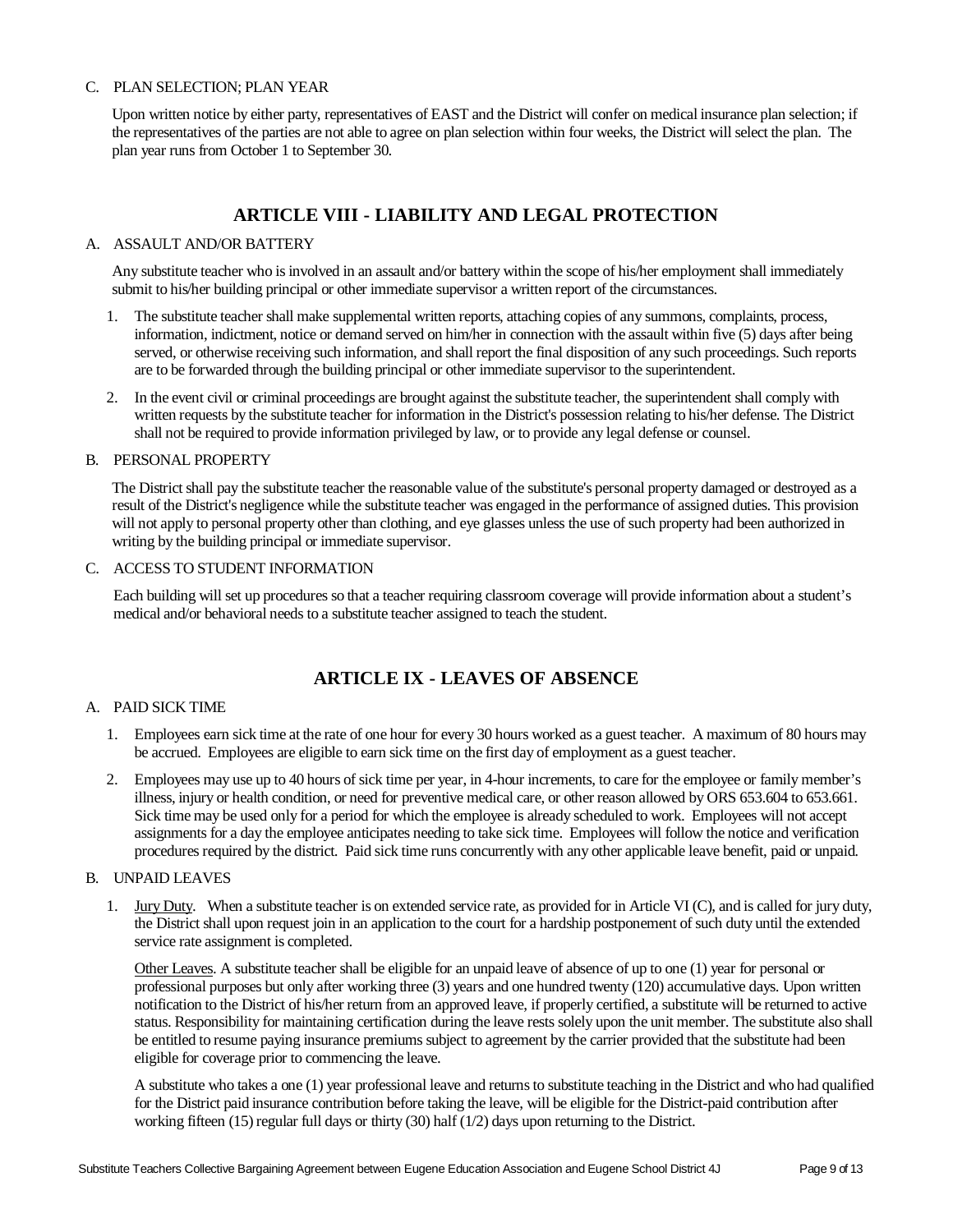#### C. FAMILY MEDICAL LEAVE

A substitute teacher eligible for FMLA or OFLA leave under state or federal law can use accumulated sick leave for such leave.

## **ARTICLE X - RIGHTS OF PROFESSIONAL EMPLOYEES**

#### A. PERSONAL LIFE

The Board of Directors recognizes that the personal life of a substitute teacher outside the scope of the working environment is not an appropriate concern of the Board, except as it may affect the substitute teacher's work performance, student relationships, peer relationships, the regular operation of the school, or except as it may impinge on statutory responsibilities of the District.

#### B. REQUIRED MEETING OR HEARING

Whenever any substitute teacher is required to appear before the superintendent, Board, or any District administrator, the substitute teacher shall be given prior written notice of the specific reasons for the meeting or interview and shall be entitled to be accompanied and advised by a person of his/her choice; however, the substitute may be required to attend such a meeting or interview immediately following the notice herein described.

#### C. CRITICISM OF EMPLOYEES

Any criticism by a supervisor, administrator, or Board member of a substitute teacher and his/her job performance shall be made in confidence to the substitute teacher and not in the presence of students, other teachers, or parents. This clause is not intended to stifle or hinder resolution of classroom problems. EAST representatives and substitute teachers shall apply this standard to their criticism of the Superintendent, District administrators, Board members, and other employees.

#### D. NONDISCRIMINATION

The provisions of this Agreement shall be applied equally to all substitute teachers without regard to race, color, religion, sex, sexual orientation, gender identity or expression, national or ethnic origin, marital status, age, mental or physical disability or perceived disability, pregnancy, familial status, genetic information, military or veterans' status, Association membership or nonmembership, or other legally protected status. A substitute may work in the same building as her/his spouse or significantother; however, she/he may not be assigned to substitute for her/his spouse or significant-other without the prior approval of the director of the Human Resources Department or his/her designee. A substitute teacher who alleges discrimination under this Article shall have the right to seek resolution through the applicable District complaint procedure, as further defined in District policy and administrative rule. Based on the availability of complaint procedures and legal remedies, Article V – Grievance Procedures do not apply.

#### E. DUTY OF FAIR REPRESENTATION

EAST agrees to fulfill its duty of fair representation and agrees to indemnify, defend and hold the District harmless against any claim, demand, suit or liability (monetary or otherwise) arising from any action taken or not taken by EAST with respect to its duty of fair representation. EAST's liability begins at the point EAST breaches its duty of fair representation. Under this provision EAST is not liable for the District's attorney fees. EAST will be liable for any breach of the duty of fair representation that occurs on or after July 1, 1993.

#### F. USE OF SCHOOL BUILDINGS

EAST and its representatives have the right to be present in school buildings, providing there is no interference with the normal school program or activities and providing the building and district procedures for visiting a building are followed. EAST may use school building rooms and other meeting rooms for EAST collective bargaining contract business after regular building hours and the use shall be with prior approval of the building administrator.

### **ARTICLE XI - INSERVICE**

- A. The district shall provide one half-day (1/2) of district-sponsored inservice program at the beginning of each work year. Persons on the master substitute lists at the time the inservice is provided are eligible to participate in the inservice program. Each substitute teacher who attends this one half-day  $(1/2)$  inservice, up to a maximum of two hundred  $(200)$  substitute teachers, shall be paid at the per diem rate for a half day. A committee appointed by the association may consult with the district regarding inservice programs.
- B. Substitute teachers may attend District-sponsored in-service under the same conditions as regular teachers upon prior approval of the sponsor of the in-service and providing space is sufficient. Substitute teachers will not be paid for attendance at these inservices.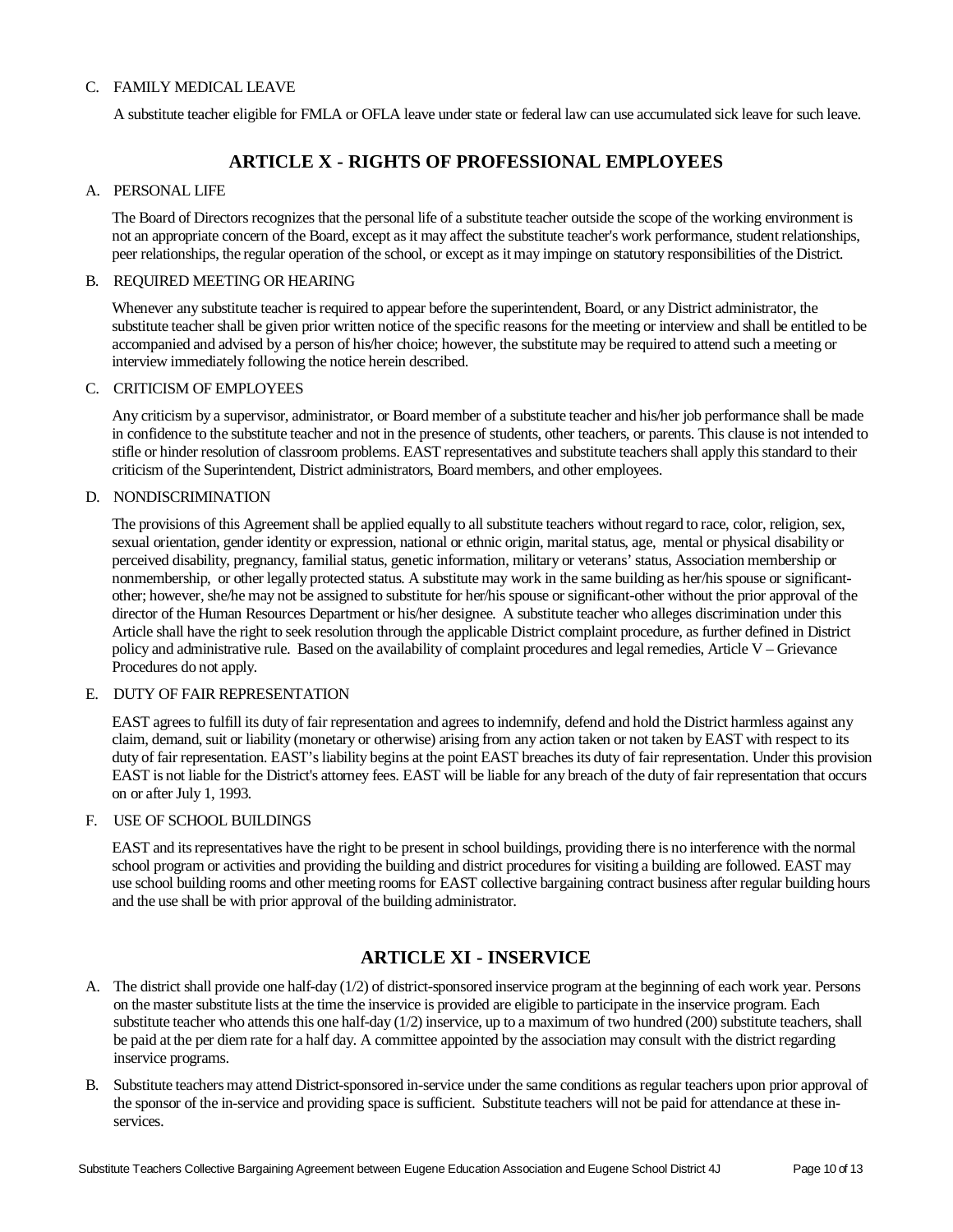## **ARTICLE XII - PROFESSIONAL RECOGNITION**

- A. Substitute teachers will have the opportunity to apply for regular teaching employment.
- B. In the event that a District substitute teacher is hired into a regular teaching position, credit for days of substituting in District 4J shall be given for the purpose of salary placement. Such credit shall be based upon the following formula: one year of teaching experience shall equal a total of two hundred seventy (270) full days of District 4J substituting, or five hundred forty (540) halfdays, or combination of full days and half-days equaling two hundred seventy (270) full days. Beginning with the 1989-90 school year, a record of days worked by substitutes will be maintained by the District as described in Article VI (G).
- C. Prior to reviewing outside licensed teacher applicants, and at the same time an administrator can review district probationary and temporary teacher applicants for vacant licensed teaching positions, the district will encourage the hiring administrator to review EAST's bargaining unit applicants. EAST will hold the District harmless from any applicant's claim based on the terms of this paragraph.

## **ARTICLE XIII - STRIKES AND LOCKOUTS**

#### A. NO STRIKE

Neither the Association, nor any person acting on its behalf, nor any substitute teacher will initiate, cause, participate or join in, or sanction any strike, work stoppage, slowdown, unlawful picketing, concerted activity or other restriction of work, e.g. failure to report for duty, willful absence of a substitute teacher from his/her position, abstinence in whole or part from the full faithful and proper performance of duties of employment during the term of this Agreement. Violation of this provision shall make the substitute teacher liable to deletion and removal from the Substitute List for up to two (2) years pursuant to rules established by the District pursuant to Article II (B).

However, in the event of a lawful strike by the bargaining unit of certified, regularly-employed unit members represented by the Association, the District will not discipline, reprimand, or remove from the Substitute List a substitute unit member because he/she refuses to work, or commit to work, during such strike. Nothing in this provision shall be construed to modify in any way Article II of this Agreement except that refusal to work during a lawful strike by the regular certified unit shall not be the reason for removal of a substitute teacher from the Substitute List. Association officials and members will not take any action adverse to any substitute who commits to work, or works, during a strike by the regular certified unit. The District shall determine compensation at its sole discretion for substitute unit members who choose to work in the event of a strike provided the compensation shall not be less than provided in this Agreement.

#### B. NO LOCKOUT

There will be no lockout of substitute teachers by the District as a consequence of any dispute arising during the period of this Agreement. The inability of the District to provide work as a consequence of a strike or work stoppage by employees not covered by this Agreement shall not be deemed a lockout.

## **ARTICLE XIV - EAST RIGHTS**

#### A. EAST BUSINESS

Association business shall be conducted outside the regular eight (8) hour day.

#### B. MAIL

EAST may use the District's intra-school mail service. The District shall collect and deliver mail daily at the EAST office.

C. COMMUNICATIONS

Communications shall be posted only in a display area which has been designated by the principal for that purpose. All EAST communications must clearly identify the authorship and be approved by EAST officers. No defamatory or scurrilous material shall be distributed or posted.

## **ARTICLE XV - DISTRICT RIGHTS**

It is recognized that the Board has and will continue to retain the rights and responsibilities to operate and manage the school system and its programs, facilities, properties and activities of its employees. Except as expressly limited by this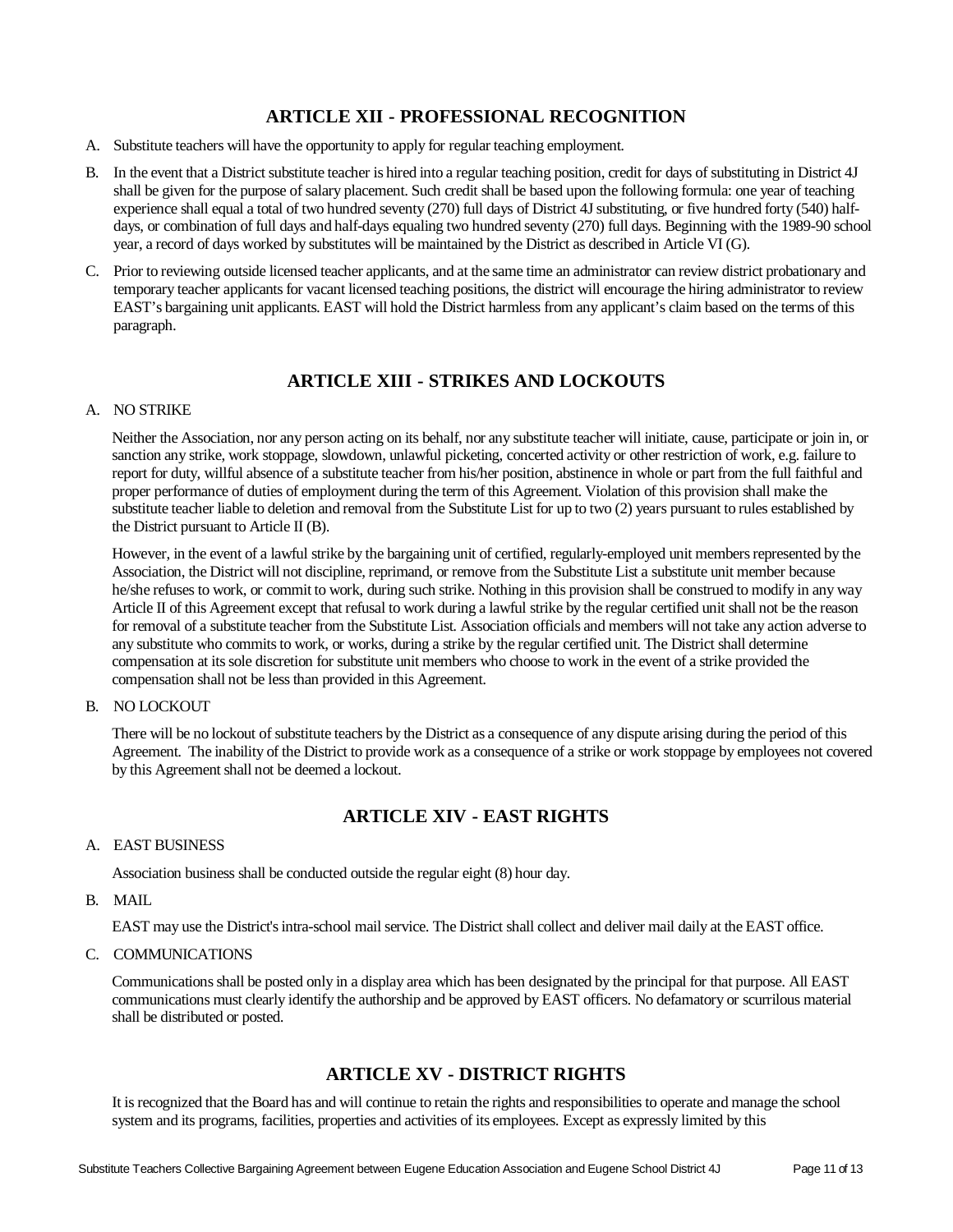Agreement and applicable law, without limiting the generality of the foregoing above, it is expressly recognized that the Board's rights and responsibilities include:

The right to determine location of the schools and other facilities of the school system: the determination of the financial policies of the District; the determination of the management, supervisory or administrative organization of each facility in the system and the selection of employees for promotion to supervisory, management, or administrative positions; the maintenance of discipline and control and use of the school system property and facilities; the determination of safety, health, and property protection measures; the enforcement of the rules and regulations now in effect and the establishment of new rules and regulations from time to time; the direction and arrangement of all working forces in the system, including hiring employees, and suspending, discharging, disciplining or transferring employees for poor or unacceptable work or for other reasons; creation, combination, modification or elimination of any teaching position; the determination of the size of the working force, the allocation and assignment of work to employees, the determination of policies affecting the selection of employees, and the establishment of quality standards and judgment of employee performance; the layout of equipment to be used and the right to plan, direct, and control school activities; the determination of the processes, techniques, methods and means of teaching and the subjects to be taught; the establishment of hours of employment; the determination of the time, days and manner of payment; the scheduling of classes and assignment of work loads; selection of textbooks, teaching aids and materials; and assignments to all duties of an extracurricular nature.

#### **ARTICLE XVI - MISCELLANEOUS PROVISIONS**

#### A. JOINT PROBLEM SOLVING

Upon request, representatives of EAST and Human Resources will meet up to three times per year to discuss concerns relating to the implementation of this Agreement and other employee relations issues.

IN WITNESS WHEREOF, the Eugene Education Association caused this Agreement to be signed by its President and attested to by its Secretary, and the Board has caused this Agreement to be signed by its Chair, attested by its Superintendent-Clerk.

EUGENE EDUCATION ASSOCIATION

Presiden

**ATT UniServ Consultant** 

EUGENE SCHOOL DISTRICT 4J

 $\frac{4}{\text{Date}}$ Chair

14.24.20A

Superintendent - Clerk

Date

ATTEST: